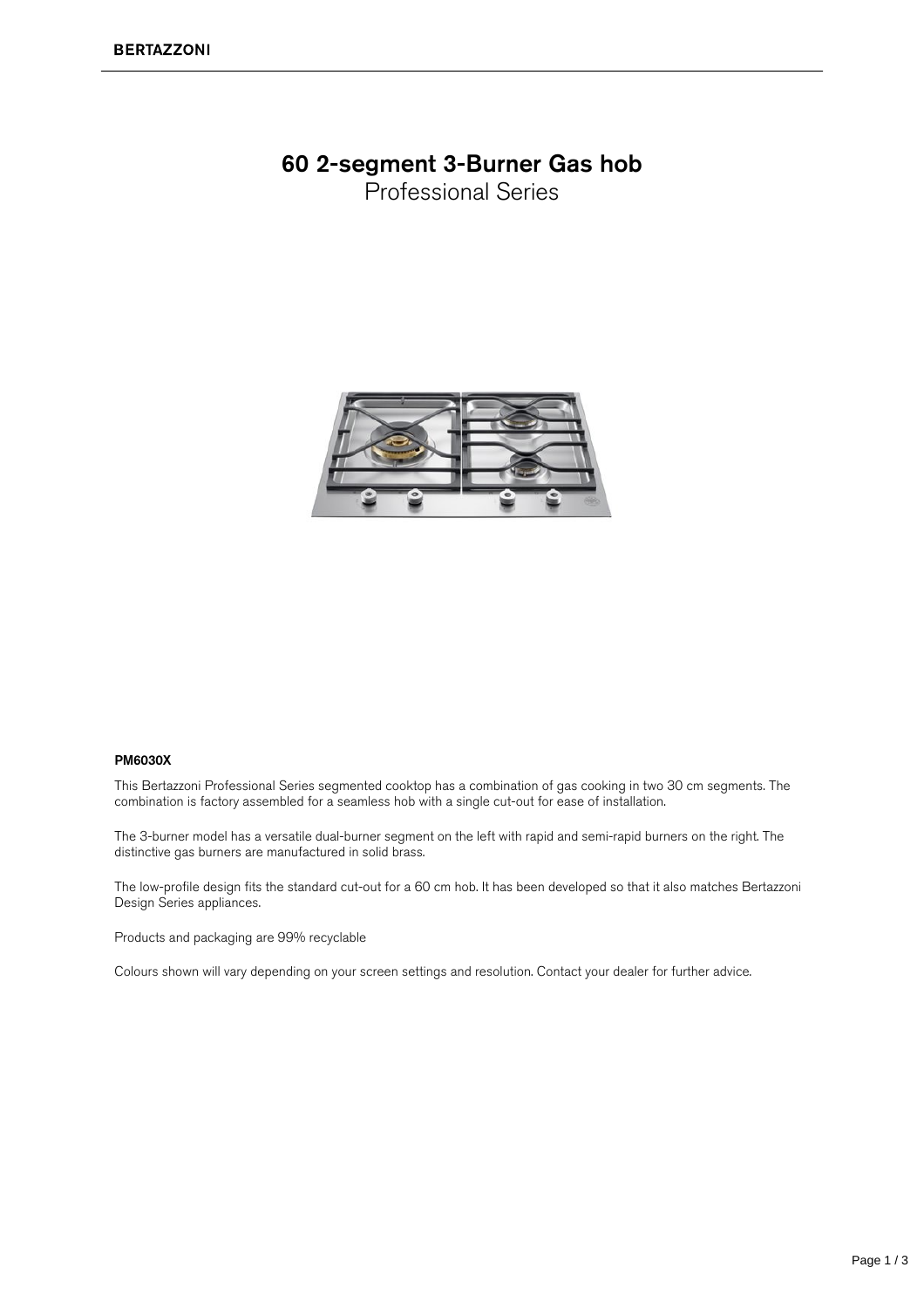## **Features**

| Size                            | 60 cm                      |
|---------------------------------|----------------------------|
| Cooking zones                   | 3                          |
| Number of gas zones             | $\ensuremath{\mathsf{3}}$  |
| Worktop type                    | gas                        |
| Worktop design                  | stainless steel low edge   |
| Worktop controls                | knobs                      |
| Knobs                           | solid metal                |
| Burners type and caps           | brass                      |
| Pan supports                    | cast iron                  |
| Continous grating               | yes                        |
| Flame failure device            | yes                        |
| Ignition                        | yes                        |
| Wok adapter                     | yes                        |
| <b>Cooking zones</b>            |                            |
| Dual wok                        | 0.48 kW - 5 kW             |
| Semi-rapid                      | 1 kW - 1.75 kW (1)         |
| <b>Technical specifications</b> |                            |
| Voltage and frequency           | 220/240 V - 50/60 Hz - 1 A |